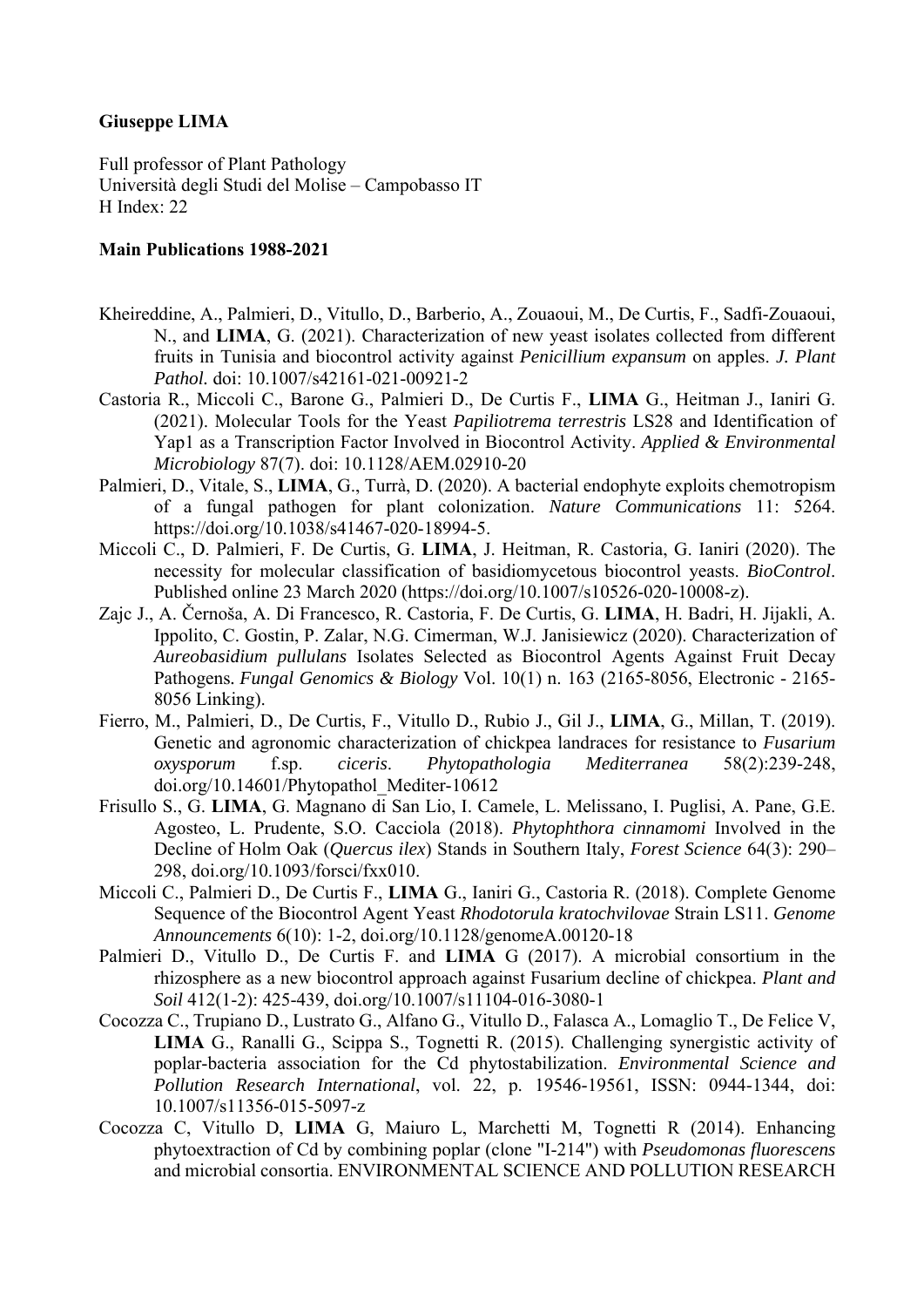INTERNATIONAL, vol.21, p.1796-1808, ISSN: 0944-1344, doi:10.1007/s11356-013- 2073-3

- De Curtis F., Palmieri D., Vitullo D., **LIMA** G (2014). First Report of *Fusarium oxysporum* f.sp *pisi* as Causal Agent of Root and Crown Rot on Chickpea (*Cicer arietinum*) in Southern Italy. *PLANT DISEASE*, vol.98, p.995, ISSN:0191-2917, doi:10.1094/PDIS-09-13-0941- PDN
- Vitullo D., De Curtis F., Palmieri D., **LIMA** G (2014). Milkwort (*Polygala myrtifolia* L.) decline is caused by *Fusarium oxysporum* and *F. solani* in Southern Italy. *EUROPEAN JOURNAL OF PLANT PATHOLOGY*, vol. 140(4):, p. 883-886, ISSN: 0929-1873, doi: 10.1007/s10658- 014-0514-6
- **LIMA** G (2014). Viaggio nel mondo dei funghi attraverso la storia. PAGINE DI MICOLOGIA, vol. 38, p. 1-12, ISSN: 1122-8911
- Romano A, Vitullo D, Senatore M, **LIMA** G, Lanzotti V (2013). Antifungal Cyclic Lipopeptides from *Bacillus amyloliquefaciens* Strain BO5A. *JOURNAL OF NATURAL PRODUCTS*, vol. 76, p. 2019-2025, ISSN: 0163-3864, doi: 10.1021/np400119n
- Vitullo D, Altieri R, Esposito A, Nigro F, Ferrara M, Alfano M, Ranalli G, De Cicco V, **LIMA** G (2013). Suppressive biomasses and antagonist bacteria for an eco-compatible control of *Verticillium dahliae* on nursery-grown olive plants. *INTERNATIONAL JOURNAL OF ENVIRONMENTAL SCIENCE AND TECHNOLOGY*, vol. 10, p. 209-220, ISSN: 1735- 1472, doi: 10.1007/s13762-012-0145-4
- De Curtis F, De Cicco V, **LIMA** G (2012). Efficacy of biocontrol yeasts combined with calcium silicate or sulphur for controlling durum wheat powdery mildew and increasing grain yield components. FIELD CROPS RESEARCH, vol. 134, p. 36-46, ISSN: 0378-4290, doi: 10.1016/j.fcr.2012.04.014
- Vitullo D, Di Pietro A, Romano A, Lanzotti V, **LIMA** G (2012). Role of new bacterial surfactins in the antifungal interaction between *Bacillus amyloliquefaciens* and *Fusarium oxysporum*. PLANT PATHOLOGY, vol. 61, p. 689-699, ISSN: 0032-0862, doi: 10.1111/j.1365- 3059.2011.02561.x
- Romano A, Vitullo D, Di Pietro A, **LIMA** G, Lanzotti V (2011). Antifungal Lipopeptides from *Bacillus amyloliquefaciens* Strain BO7. JOURNAL OF NATURAL PRODUCTS, vol. 74, p. 145-151, ISSN: 0163-3864, doi: 10.1021/np100408y
- Alfano G, Lustrato G, **LIMA** G, Vitullo D, Ranalli G (2011). Characterization of composted olive mill wastes to predict potential plant disease suppressiveness. BIOLOGICAL CONTROL, vol. 58, p. 199-207, ISSN: 1049-9644, doi: 10.1016/j.biocontrol.2011.05.001
- **LIMA** G, Castoria R, De Curtis F, Raiola A, Ritieni A, De Cicco V (2011). Integrated control of blue mould using new fungicides and biocontrol yeasts lowers levels of fungicide residues and patulin contamination in apples. POSTHARVEST BIOLOGY AND TECHNOLOGY, vol. 60, p. 164-172, ISSN: 0925-5214, doi: 10.1016/j.postharvbio.2010.12.010
- De Curtis F, **LIMA** G, Vitullo D, De Cicco V (2010). Biocontrol of *Rhizoctonia solani* and *Sclerotium rolfsii* on tomato by delivering antagonistic bacteria through a drip irrigation system. CROP PROTECTION, vol. 29, p. 663-670, ISSN: 0261-2194, doi: 10.1016/j.cropro.2010.01.012
- **LIMA** G (2009). Le micorrize: aspetti eco-fisiologici e fitopatologici. PAGINE DI MICOLOGIA, vol. 31, p. 9-13, ISSN: 1122-8911
- Alfano G, Lustrato G, **LIMA** G, Vitullo D, Delfine S, Tognetti R, Ranalli G (2009). Physicochemical, microbiological, agronomical, and phytopathological aspects in the recycling of olive waste composted residues. DYNAMIC SOIL, DYNAMIC PLANT, vol. 3 (Special Issue 1), p. 64-72, ISSN: 1749-6500
- Alfano G, Lustrato G, **LIMA** G, Ranalli G (2009). Present and future perspectives of olive residues composting in the Mediterranean basin. DYNAMIC SOIL, DYNAMIC PLANT, vol. 3 (Special Issue 1), p. 39-56, ISSN: 1749-6500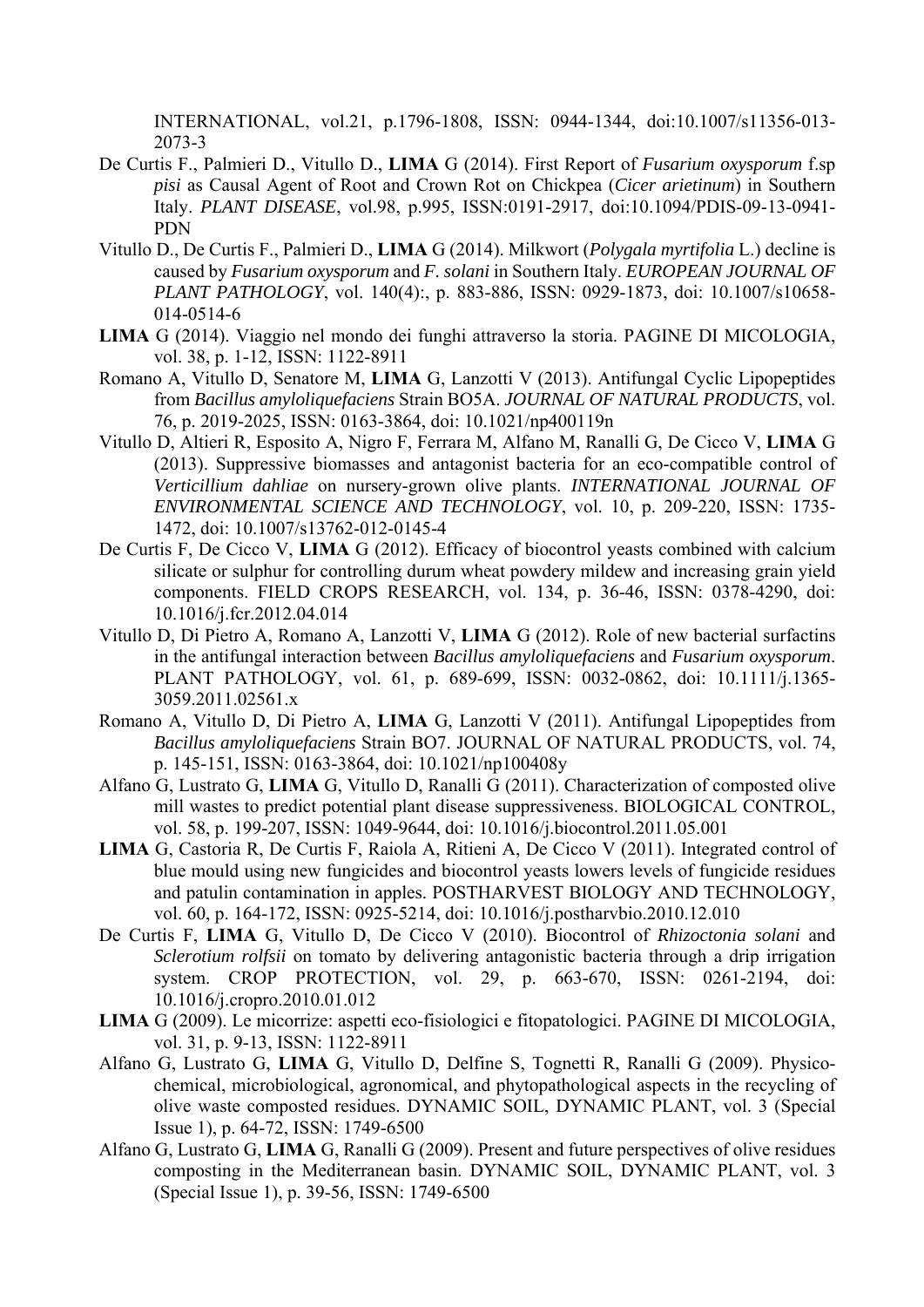- **LIMA** G, De Curtis F, De Cicco V (2008). Interaction of microbial biocontrol agents and fungicides in the control of postharvest diseases. STEWART POSTHARVEST REVIEW, vol. 1, p. 1- 7, ISSN: 1745-9656
- de Felice DV, Solfrizzo M, De Curtis F, **LIMA** G, Visconti A, Castoria R (2008). Strains of *Aureobasidium pullulans* Can Lower Ochratoxin A Contamination in Wine Grapes. PHYTOPATHOLOGY, vol. 98, p. 1261-1270, ISSN: 0031-949X, doi: 10.1094/PHYTO-98-12-1261
- **LIMA** G, Piedimonte D, De Curtis F, Abobaker Elgelane A, Nigro F, D'onghia A.M, Alfano G, Ranalli G (2008). Suppressive effect of cured compost from olive oil by-products towards *Verticillium dahliae* and other fungal pathogens. ACTA HORTICULTURAE, vol. 791, p. 585-591, ISSN: 0567-7572
- **LIMA** G, F. De Curtis, A.M. Donghia, F. Nigro (2007). Comparison between real time PCR and semi-selective medium in monitoring *Verticillium dahliae* microsclerotia in the olive rhizosphere and suppression of the pathogen by compost. IOBC/WPRS BULLETIN, vol. 30, p. 221-224, ISSN: 1027-3115
- De Curtis F, A.M. Spina, D. Piedimonte, **LIMA** G (2007). Gravi alterazioni al colletto di giovani piante di pomodoro: indagini eziologiche. INFORMATORE FITOPATOLOGICO, vol. 6, p. 41-43, ISSN: 0020-0735
- Corvi F, **LIMA** G (2007). Strategie per contrastare la muffa grigia nel Centro Italia. TERRA E VITA, vol. 26, p. 63-65, ISSN: 0040-3776
- Arras G, D'hallewin G, Molinu M, Dore A, Venditti T, Fois M, **LIMA** G, Agabbio M (2006). Induction of phytoalexins biosynthesis in orange fruit by the biocontrol yeast *Rhodotorula glutinis*. COMMUNICATIONS IN AGRICULTURAL AND APPLIED BIOLOGICAL SCIENCES, vol. 71, p. 915-921, ISSN: 1379-1176
- **LIMA** G, De Curtis F, Piedimonte D, Spina AM, De Cicco V (2006). Integration of biocontrol yeast and thiabendazole protects stored apples from fungicide sensitive and resistant isolates of *Botrytis cinerea*. POSTHARVEST BIOLOGY AND TECHNOLOGY, vol. 40, p. 301-307, ISSN: 0925-5214, doi: 10.1016/j.postharvbio.2006.01.017
- **LIMA** G, De Curtis F (2006). Nuova strategia antioidica per una viticoltura di qualità: "Prove di controllo dell'oidio con Prosper in Molise". TERRA E VITA, vol. 6 - suppl., p. 30-32, ISSN: 0040-3776
- **LIMA** G, Castoria R, Spina A.M, Caputo L, De Curtis F (2005). Improvement of biocontrol yeast activity against postharvest pathogens: recent experiences. ACTA HORTICULTURAE, vol. 682, p. 2035-2040, ISSN: 0567-7572
- **LIMA** G, Spina AM, Castoria R, De Curtis F, De Cicco V (2005). Integration of Biocontrol agents and food-grade additives for enhancing protection of stored apples from *Penicillium expansum*. JOURNAL OF FOOD PROTECTION, vol. 68, p. 2100-2106, ISSN: 0362-028X
- Castoria R, **LIMA** G, Ferracane R, Ritieni A (2005). Occurrence of mycotoxin in Farro samples from southern Italy. JOURNAL OF FOOD PROTECTION, vol. 68, p. 416-420, ISSN: 0362-028X
- Ranalli G, **LIMA** G (2005). Prodotti biologici per controllare le malattie dell'olivo. OLIVO & OLIO, vol. 6, p. 18-21, ISSN: 1127-0713
- De Curtis F, Caputo L, Castoria R, **LIMA** G, Stea G, De Cicco V (2004). Use of fluorescent amplified fragment length polymorphism (fAFLP) to identify specific molecular markers for the biocontrol agent *Aureobasidium pullulans* strain LS30. POSTHARVEST BIOLOGY AND TECHNOLOGY, vol. 34, p.179-186, ISSN:0925-5214, doi:10.1016/j.postharvbio.2004.05.008
- **LIMA** G, De Curtis F, Castoria R, De Cicco V (2003). Integrated control of apple postharvest pathogens and survival of biocontrol yeasts in semi-commercial conditions. EUROPEAN JOURNAL OF PLANT PATHOLOGY, vol. 109, p. 341-349, ISSN: 0929-1873, doi: 10.1023/A:1023595529142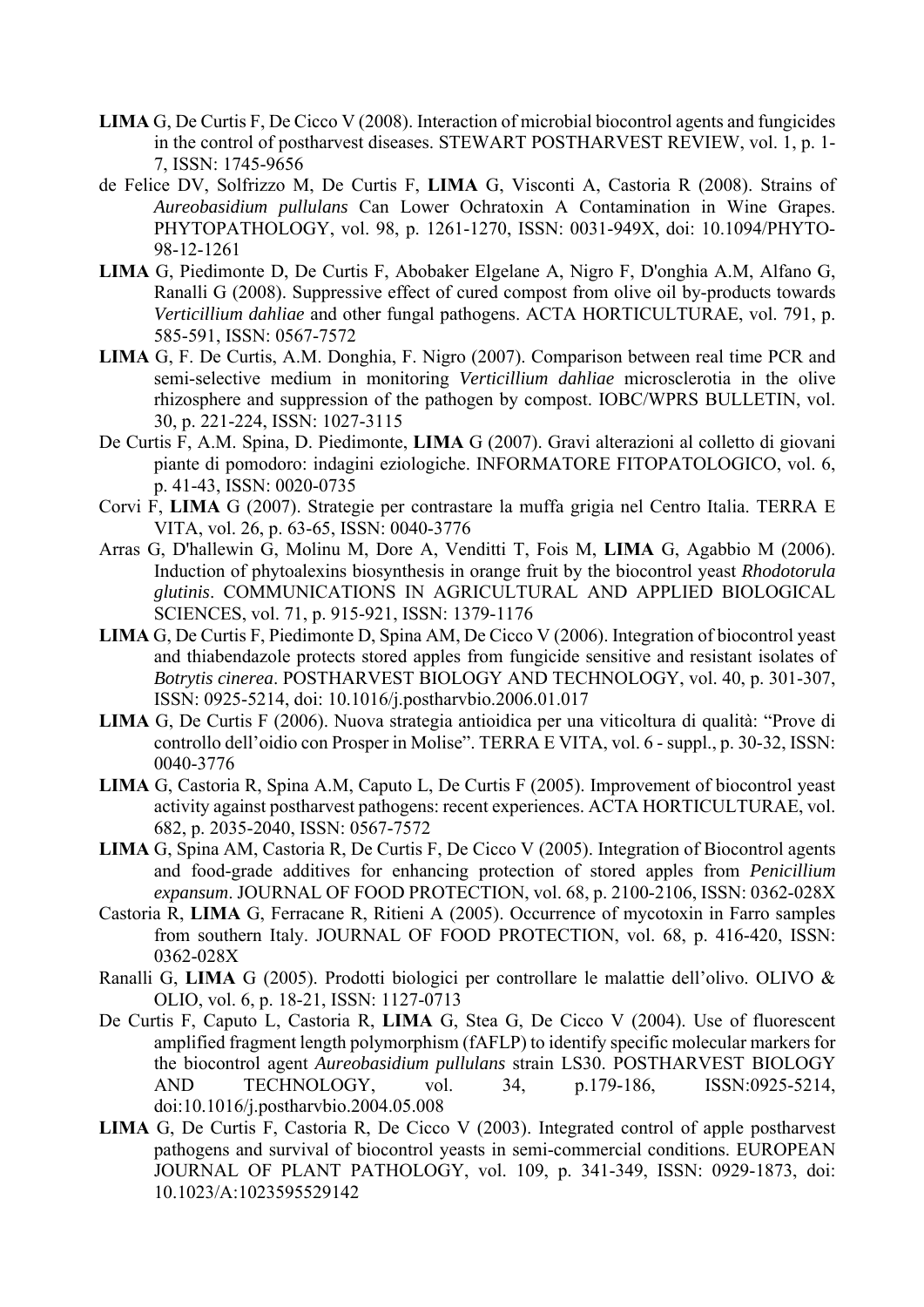**LIMA** G (2003). La Regia delle Acque. PALEOKASTRO, vol. 12, p. 29-34, ISSN: 1721-2324

- **LIMA** G, De Curtis F., Spina A.M., De Cicco V. (2002). Survival and activity of biocontrol yeasts against powdery mildew of cucurbits in the field. IOBC/WPRS BULLETIN, vol. 25, p. 187- 190, ISSN: 1027-3115
- Castoria R, De Curtis F, **LIMA** G, Caputo L, Pacifico S, De Cicco V (2001). *Aureobasidium pullulans* (LS-30) an antagonist of postharvest pathogens of fruits: study on its modes of action. POSTHARVEST BIOLOGY AND TECHNOLOGY, vol. 22, p. 7-17, ISSN: 0925- 5214, doi: 10.1016/S0925-5214(00)00186-1
- De Curtis F., Spina A.M., **LIMA** G (2001). Gravi attacchi di *Sclerotium rolfsii* su pomodoro in pieno campo. INFORMATORE FITOPATOLOGICO, vol. 9, p. 70-71, ISSN: 0020-0735
- **LIMA** G, Arru S, De Curtis F, Arras G (1999). Influence of antagonist, host fruit and pathogen on the biological control of postharvest fungal diseases by yeasts. JOURNAL OF INDUSTRIAL MICROBIOLOGY & BIOTECHNOLOGY, vol. 23, p. 223-229, ISSN: 1367-5435, doi: 10.1038/sj.jim.2900727
- Castoria R., **LIMA** G (1999). Patologia vegetale e agricoltura sostenibile. INFORMATORE FITOPATOLOGICO, vol. 1-2, p. 47-50, ISSN: 0020-0735
- **LIMA** G, De Curtis F, Castoria R, De Cicco V (1998). Activity of the yeasts *Cryptococcus laurentii* and *Rhodotorula glutinis* against post-harvest rots on different fruits. BIOCONTROL SCIENCE AND TECHNOLOGY, vol. 8, p. 257-267, ISSN: 0958-3157, doi: 10.1080/09583159830324
- Arras G, De Cicco V, Arru S, **LIMA** G (1998). Biocontrol by yeasts of blue mould of citrus fruits and the mode of action of an isolate of *Pichia guilliermondii*. JOURNAL OF HORTICULTURAL SCIENCE AND BIOTECHNOLOGY, vol. 73, p. 413-418, ISSN: 1462-0316
- De Cicco V, **LIMA** G (1998). Impiego di lieviti antagonisti contro malattie postraccolta degli ortofrutticoli: selezione, attività e meccanismi d'azione. NOTIZIARIO SULLA PROTEZIONE DELLE PIANTE, vol. 8, p. 137-144, ISSN: 1124-9161
- Nigro F, Ippolito A, **LIMA** G (1998). Use of UV-C light to reduce Botrytis storage rot of table grapes. POSTHARVEST BIOLOGY AND TECHNOLOGY, vol. 13, p. 171-181, ISSN: 0925-5214, doi: 10.1016/S0925-5214(98)00009-X
- **LIMA** G, De Curtis F, Arras G, De Cicco V (1997). Attività interspecifica di lieviti antagonisti di patogeni postraccolta su differenti ortofrutticoli. ITALUS HORTUS, vol. 4, p. 105-108, ISSN: 1127-3496
- **LIMA** G, Ippolito A, Nigro F, Salerno M (1997). Effectiveness of *Aureobasidium pullulans* and *Candida oleophila* against postharvest strawberry rots. POSTHARVEST BIOLOGY AND TECHNOLOGY, vol. 10, p. 169-178, ISSN: 0925-5214, doi:10.1016/S0925- 5214(96)01302-6
- Ippolito A, Nigro F, **LIMA** G (1997). Influence of the scion on the susceptibility of sour orange rootstock to Phytophthora gummosis and root rot. PHYTOPATHOLOGIA MEDITERRANEA, vol. 36, p. 81-86, ISSN: 0031-9465
- **LIMA** G, Ippolito A, Nigro F, Salerno M (1997). Lotta biologica contro la muffa grigia dell'uva da tavola in conservazione mediante trattamenti pre-raccolta con *Aureobasidium pullulans* e *Candida oleophila*. DIFESA PIANTE, vol. 20, p. 21-28, ISSN: 0391-4119
- Ippolito A, Nigro F, Linsalata V, Cascarano N, **LIMA** G (1997). Marciumi dell'uva da tavola in post-raccolta. Risultati di trattamenti pre-raccolta con cloruro di calcio. ITALUS HORTUS, vol. 4, p. 27-31, ISSN: 1127-3496
- Ippolito A., Nigro F., **LIMA** G, Castellano M.A., Salerno M., Lattanzio V., Di Venere D. E Linsalata V. (1997). Mechanisms of resistance to *Botrytis cinerea* in wounds of cured kiwifruit. ACTA HORTICULTURAE, vol. 444, p. 719-724, ISSN: 0567-7572